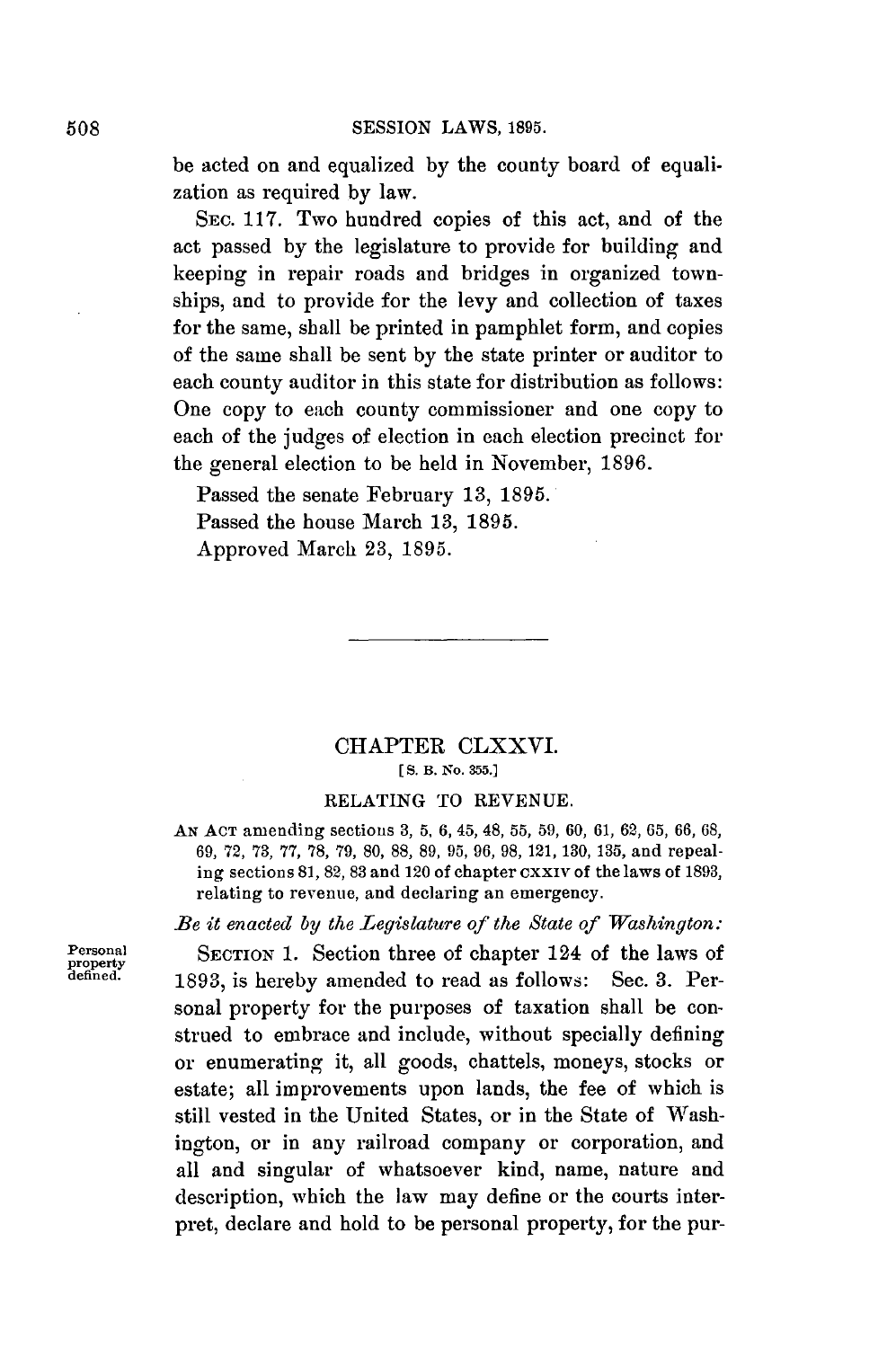pose of taxation, and as being subject to the laws, and under the jurisdiction of the courts of this state, whether the same be in any marine craft, as ships and vessels, or in other property holden under the laws and jurisdiction of the courts of this state, be the same at home or abroad; all credits, including accounts, notes, bonds, certificates of deposit, judgments, choses in action and **all** other debts of whatsoever kind or nature, due or to become due (whether secured or not **by** mortgage or otherwise): *Provided, however,* That in making up the amount of money or credits other than bank stock, which any person is required to list or have listed or assessed, he will be entitled to deduct from the gross amount thereof all debts in good faith owing **by** him, but no acknowledgment not founded on actual consideration, and no such acknowledgment made for the purpose of being so deducted shall be considered a debt within the intent of this section, and so much only of any liability of such person as security for another shall be deducted, as the person making the list believes he is equitably or legally bound to pay, and so much only as he belives he will be compelled to pay on account of the inability of the principal debtor, and if there are other sureties able to contribute, then so much only as he in whose name the list is made will be found to contribute; but no person will be entitled to any deduction on account of any obligation of any kind given to any insurance company for the premiums of insurance, nor on account of any unpaid subscription to any institution, society, corporation or company; and no person shall be entitled to any deduction on account of any indebtedness contracted for the purchase of United States bonds or other non-taxable property: *Provided,* That credits shall be assessed at their true and actual value: *And provided further,* That mortgages and all credits for the purchase of real estate shall not be considered as property for the purposes of this act.

SEC. 2. That section five of chapter 124 be amended to *Special examption* from read as follows: Sec. **5. All** property described in this sec- **taxation.** tion, to the extent herein limited, shall be exempt from taxation, that is to *say-First:* **All** public school houses, state colleges, state university and state normal schools,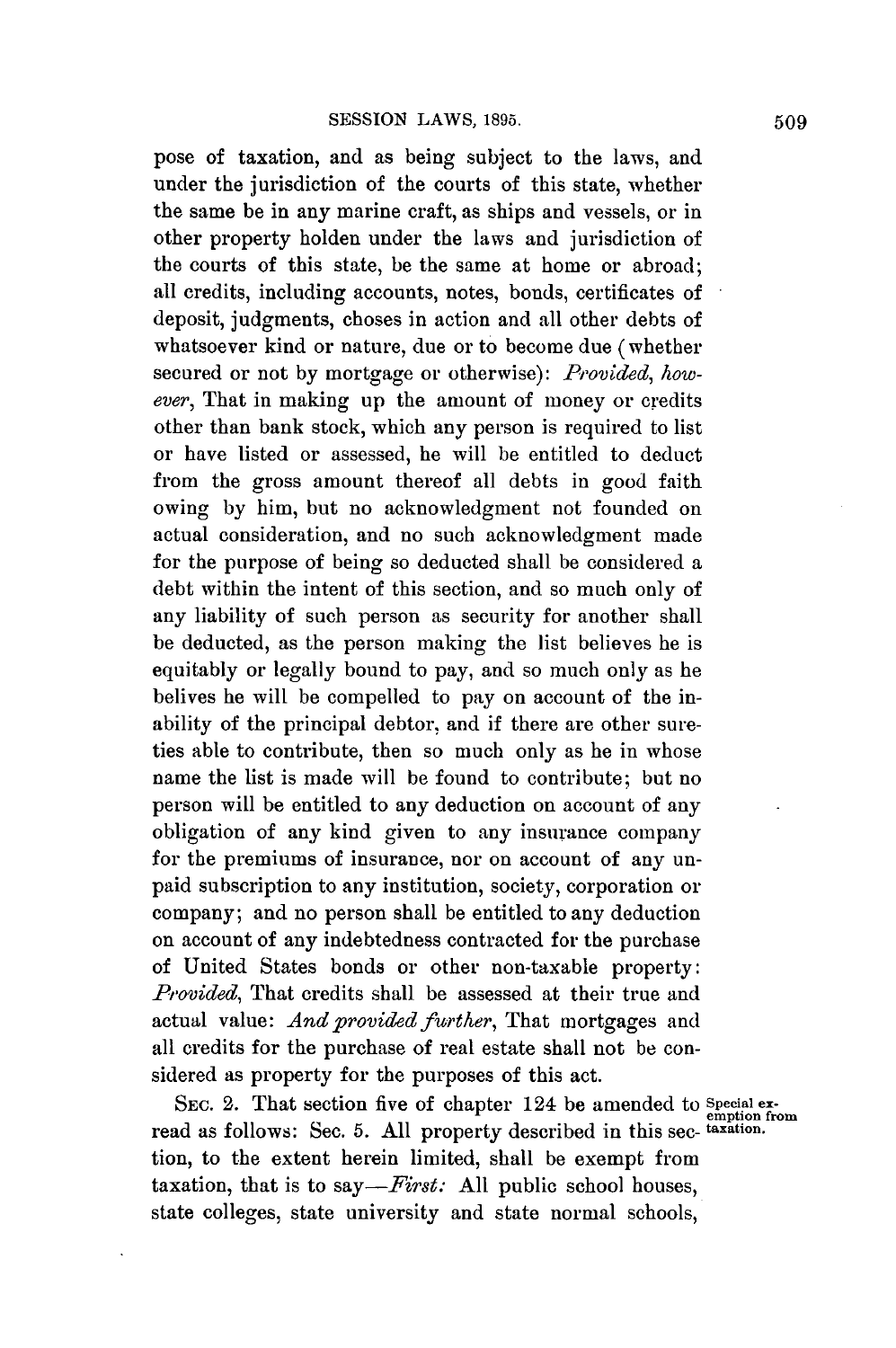with the books and furniture therein, and the grounds attached to such buildings necessary for their proper occupancy. *Second:* **All** lands used exclusively for public burying grounds or cemeteries, all churches built and supported **by** donations, whose seats are free to all, and the grounds whereon such churches are built, not exceeding one hundred and twenty feet **by** two hundred feet in quan*tity: Provided,* That such grounds are used wholly for church purposes. *Third:* **All** property, whether real or personal, belonging exclusively to any county, municipal corporation, the state or to the United States. *Fourth:* **All** buildings belonging to counties used for holding courts, for jails, for county offices or county hospitals, with the ground on which such buildings are erected. *Fifth: All* lands, houses or other buildings or property belonging to any county, township, city or town, used exclusively for the accommodation or support of the poor. *Sixth:* **All** fire engines and other implements used for the extinguishment of fires, with the buildings used exclusively for the safe keeping thereof, and for the meeting of fire companies, whether belonging to any town or any fire company organized therein. *Seventh:* **All** free public libraries, orphanages, orphan asylums, institutions for the reformation of fallen women, homes for the aged and infirm, and hospitals for the care of the sick, when such institutions above mentioned are supported in whole **by** public appropriations or **by** private charity, or are supported in part **by** charity, and all of the income and profits of such institutions are devoted to charitable purposes, after paying the expenses thereof; and the grounds whereon such libraries, orphanages, institutions, homes and hospitals are built, when used exclusively for the purposes in this subdivision enumerated. That in order to determine whether such libraries, orphanages, institutions, homes and hospitals are exempt from taxes within the true intent of this act, the state board of health, the county and city authorities of the county and city wherein such institutions are respectively situated may have access to the books of said institutions, and the institution claiming exemption shall provide **by** its articles of incorporation that the mayor of the city and the chair-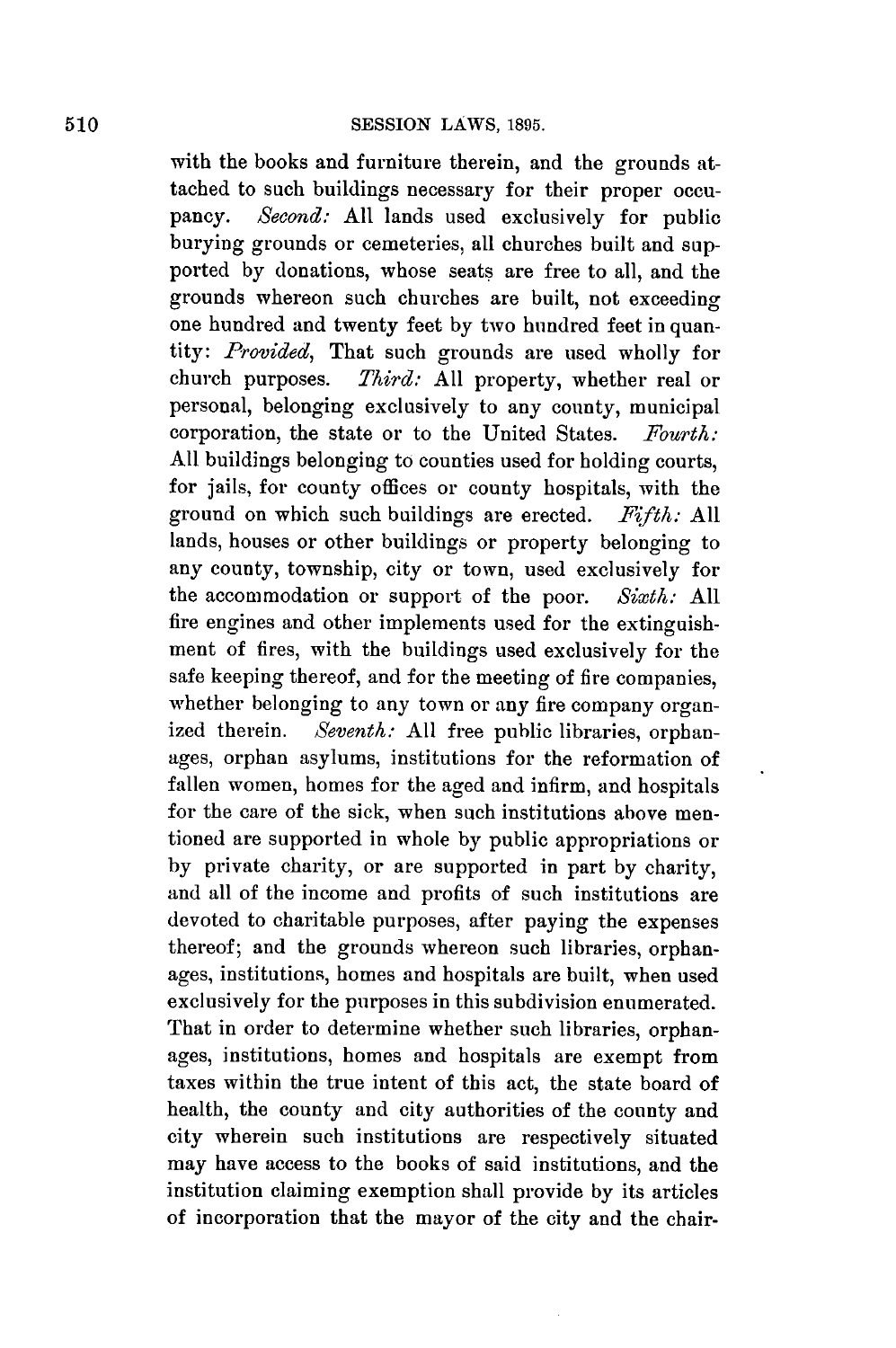man of the board of county commissioners wherein such institution is located shall be *ex oficio* trustees thereof. And the superintendent or manager of the library, orphanage, institution, home or hospital claiming exemption from taxation under this act shall make oath before the assessor that all of the income and receipts thereof, including donations to it, have been applied to the actual expenses of maintaining it and to charitable purposes. He shall also, under oath, make an annual report to the state board of health of its receipts and disbursements, specifying in detail the sources from which the receipts have been derived and the objects to which disbursements have been applied, and shall further furnish [with] the said report full and complete vital statistics for the use and information of the state board of health, who may publish the same in its annual report: *Eighth:* The personal property of each householder and head of a family liable to assessment and taxation under the provisions of this act, of which such individual is the actual and *bona fde* owner, to an amount not exceeding three hundred dollars: *Provided,* That each person shall list all of his personal property for taxation and the county assessor shall deduct the amount of the exemption authorized **by** this section from the total amount of this assessment and assess the remainder.

SEc. **3.** Section six of said chapter is hereby amended **All personal property listed** to read as follows: Sec. 6. All real property in this state *annually*; real subject to taxation shall be listed and assessed biennially, *biennially*. on every odd numbered year, with reference to its value on the first day of April preceding the assessment. **All** personal property in this state, subject to taxation, shall be listed and assessed every year, with reference to its value on the first day of April preceding the assessment: *Provided,* That fruit trees, except nursery stock, shall not be assessed before four years after being transplanted from the nursery into orchard. No male animal kept solely for breeding purposes shall be assessed for more than three hundred dollars: *Provided further,* That real estate becoming subject to taxation since the last assessment, and improvements upon real estate made since the last assessment, shall be assessed and included in the tax roll in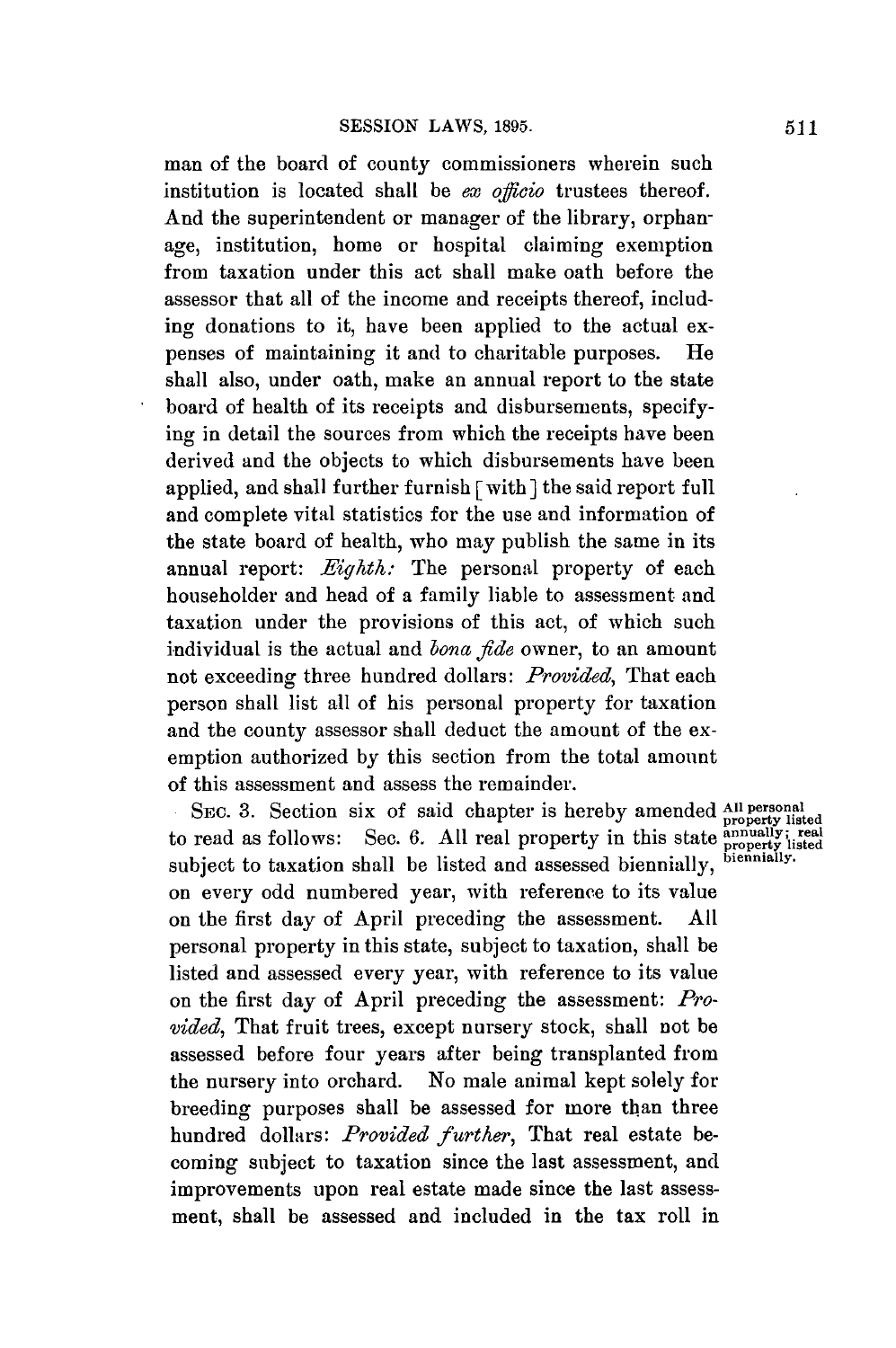every even numbered year: *And provided further,* That the destruction or removal of improvements since the last preceding assessment shall be duly noted **by** the county assessor, and the assessment and tax rolls herein provided made to conform to such changes: *Provided further,* That all real estate subject to taxation shall be listed **by** the assessor each year in the assessment roll, and in each even numbered year the valuation of each tract for taxation shall be the same as the valuation thereof as equalized **by** the county board of equalization in the preceding year.

**Real property** SEC. 4. Section 45 of said chapter is hereby amended **listed in nu- merical order.** to read as follows: Sec. 45. The assessor shall list all real property according to the smallest legal subdivision, as near as practicable, and where land has been platted into lots and blocks, he shall list each lot or fraction thereof separately: *Provided,* That when several lots in any block, or several blocks in any plat of any addition, subdivision or townsite, or several tracts of land shall be owned **by** any one person, firm, syndicate or corporation, the assessor may group such lots and blocks and tracts so far as practicable. The assessor shall make out in the real property assessment book, in numerical order, complete lists of all lands or lots subject to taxation, showing the names of owners, if to him known, and, if unknown, so stated opposite each tract or lot in pencil memorandum, the number of acres and lots or parts of lots included in each description of property. The assessment books and blanks shall be in readiness for delivery to the assessors on the first Monday of February of each year.

**SEc. 5.** Section 48 of said chapter is hereby amended **Time within** to read as follows: Sec. 48. The assessor shall begin the **which assessor** a **shall perform** preliminary work for each assessment not later than the **duties.** first Monday of February of each year in all counties from the first to the sixteenth class, inclusive, and not later than the first day of March in all other counties in the state. He shall also perform the duties of listing and placing valuations on all real property during the months of April, May and June of each odd numbered year, and in **To list names** the following manner, to wit: He shall actually view and **of property** determine as nearly as practicable, the true and fair value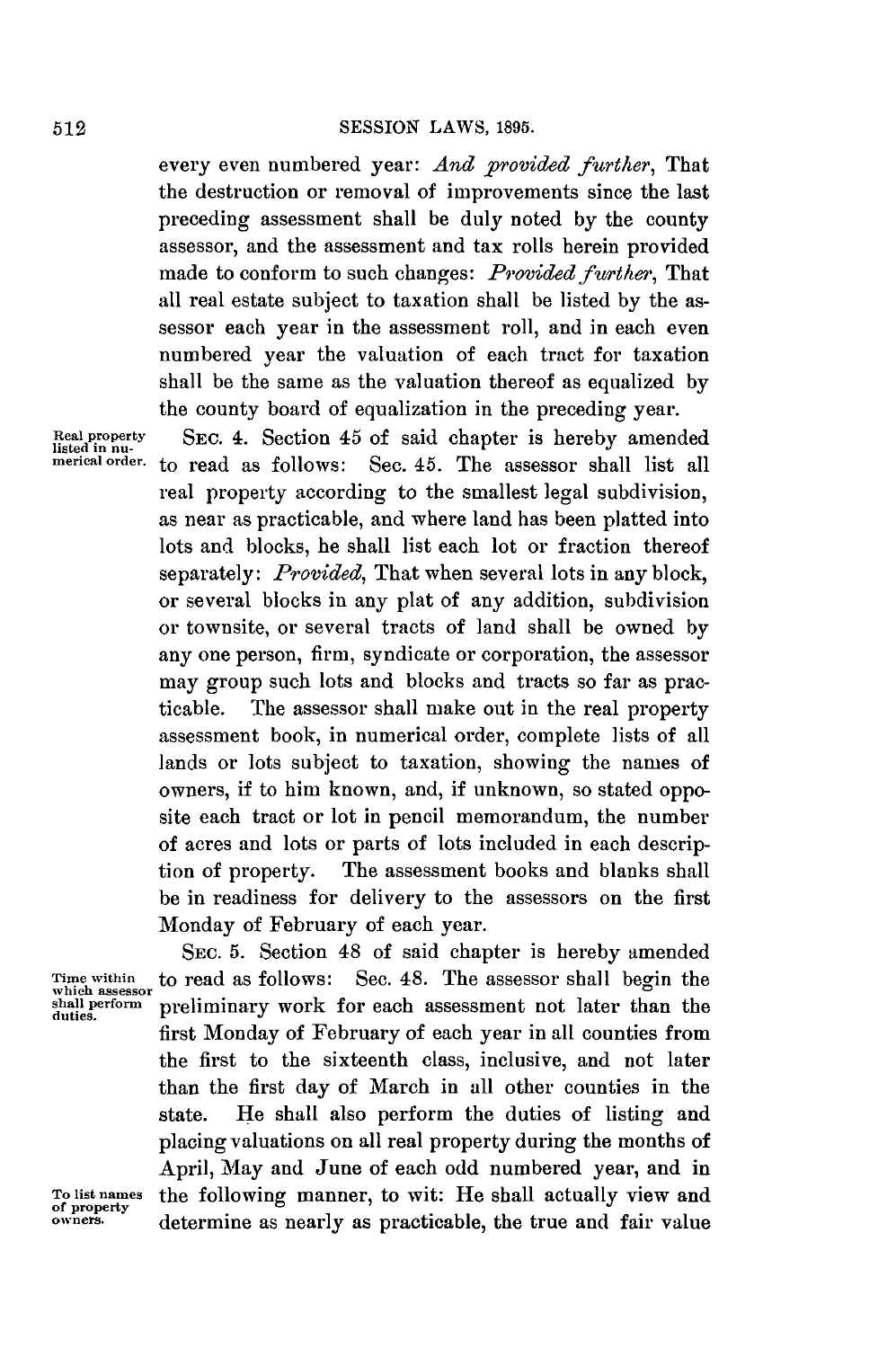of each tract or lot of real property listed for taxation, and shall enter the value thereof, including the value of all improvements and structures thereon, opposite each description of property. He shall each year make an alphabetical list of the names of all persons in his county liable to assessment of personal property, and require each person to make a correct list and statement of such property according to the prescribed form, which statement and list shall be subscribed and sworn to **by** the person listing the property, and the assessor shall thereupon determine the value of the property included in such statement, and enter the same in his assessment books opposite the name of the party assessed; and in making such entry in his assessment list, he shall give the name and postoffice address of the party listing the property, and if the party reside in **a** city the assessor shall give the street and number or other brief description of his residence or place of business,

[Sections **6, 7, 8, 9,** *10,* **11,** 12 and **13** vetoed **by** the governor. **]**

SEC. 14. Section 69 of said chapter is hereby amended *County treas*to read as follows: Sec. **69.** The county treasurer shall **reciverand** be the receiver and collector of all taxes extended upon <sup>all taxes.</sup> the tax books of the county, whether levied for state, school, bridge, road, municipal or other purposes, and also of all fines, forfeitures or penalties received **by** any person or officer for the use of his county. **All** taxes made payable **by** the provisions of this act shall be due and payable to the treasurer as aforesaid, on or before the thirty-first day of May in each year, after which date they shall become delinquent, and thereafter a penalty of two per cent. shall attach upon all such taxes, and interest at the rate of twelve per cent. shall be charged upon such unpaid taxes from the date of delinquency until paid: *Provided, however,* That if one-half of said taxes be paid on or before said thirty-first day of May, then the time of payment of the remainder thereof shall be extended, and said remainder shall be due and payable on or before the thirtieth day of November following; but if the remaining one-half of said taxes be not paid on or before the thirtieth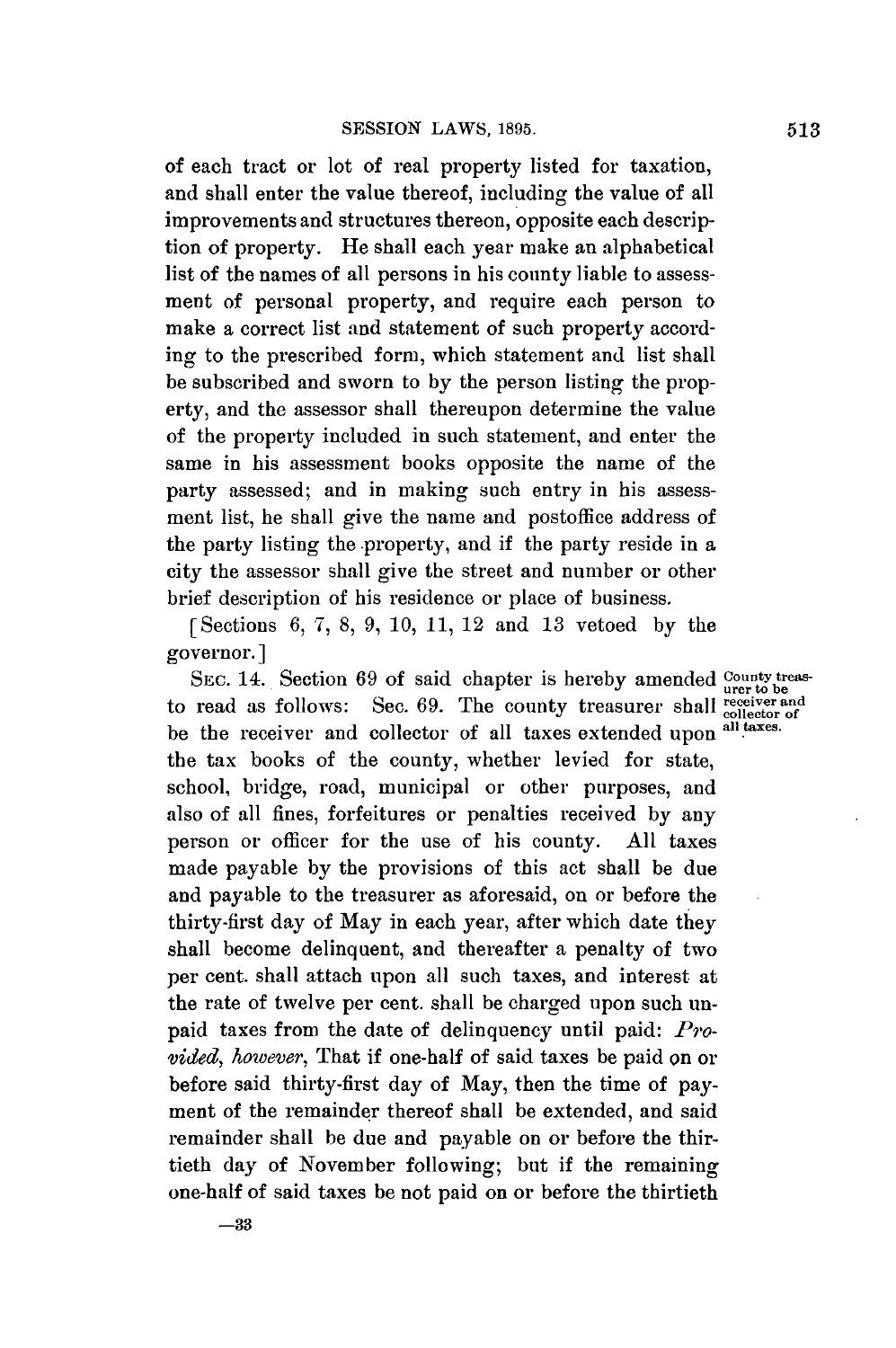day of November, then such remaining half shall be delinquent and a penalty of two per cent. shall attach to and be charged upon such taxes, together with interest at the rate of twelve per cent. per annum from the thirty-first day of May preceding until paid.

**How collected, SEC. 15.** Section **72** of said chapter is hereby amended **and distraint** Sec. 72. Immediately after the first day of December the county treasurer shall proceed to collect all delinquent personal property taxes, and if such taxes are not paid on demand he shall distrain sufficient goods and chattels belonging to the person charged with such taxes, if found within the county, to pay the same, with the said penalty and interest, together with all accruing costs, and shall immediately proceed to advertise the same **by** posting written notices thereof in three public places in the county in which such property has been levied upon, stating the time when and the place where such property will be sold; and if the taxes for which said property is distrained, and the costs which accrue thereon, are not paid before the date appointed for such sale, which shall be not less than ten days after the taking of such property, such treasurer shall proceed to sell such property at public auction, or so much thereof as will be sufficient to pay such taxes, penalty, interest and costs, and if there be an overplus of money arising from the sale of any personal property, the treasurer shall immediately pay any such overplus to the owner of the property so sold, or to his legal representatives.

In case of SEC. 16. Section 73 of said chapter is hereby amended collect, to coald as follows: Sec. 73. If the county treasurer is un**collect**, to **to** read as follows: Sec. 73. If the county treasurer is un-<br>file list with **file list with** county and **f** *conds* or chattels whereupon to low. county able, for the want of goods or chattels whereupon to levy, to collect **by** distress or otherwise the taxes, or any part thereof, which may have been assessed upon the personal property of any person or corporation, or any executor or administrator, guardian, receiver, accounting officer, agent or factor, such treasurer shall file with the county auditor, on the first day of March following, a list of such taxes, with an affidavit of himself or of the deputy treasurer entrusted with the collection of said taxes, stating that he had made diligent search and inquiry for goods and chat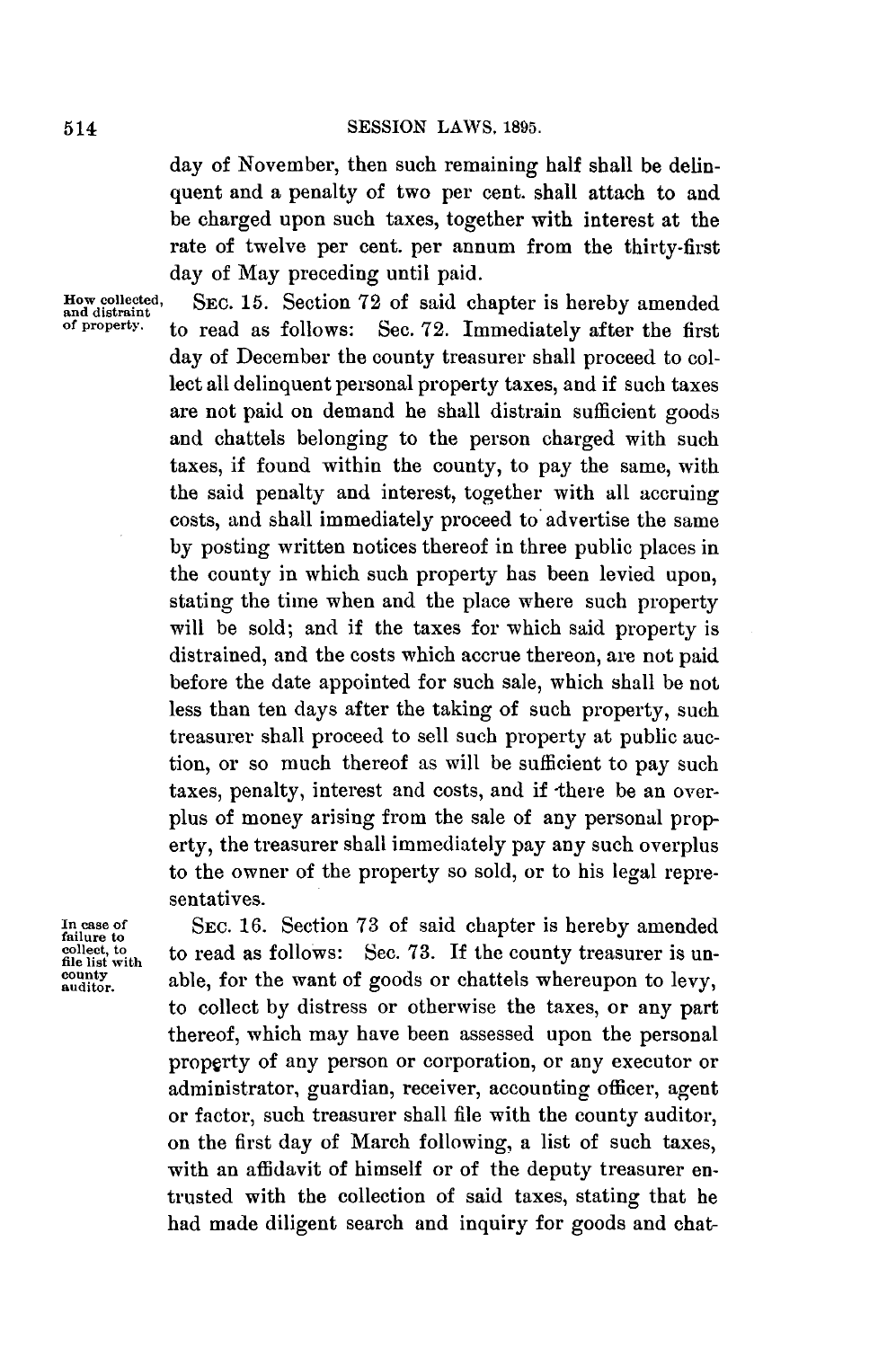tels wherewith to make such taxes, and was unable to make or collect the same. The county auditor shall deliver such list and affidavit to the board of county commissioners at their first session thereafter, and they shall cancel such taxes as they are satisfied cannot be collected. The county auditor shall then certify to the state auditor the amount of state tax thus found to be delinquent and uncollectible, which amount shall be deducted from the amount to be paid **by** such county to the state treasurer on account of such taxes.

SEC. 17. Section 77 of said chapter is hereby amended When settle to read as follows: Sec. 77. On the first Mondays of mentioder to read as follows: Sec. 77. On the first Mondays of mounty January, April, July and October, respectively, of each **auditor.** year, the county treasurer shall make full settlement with the county auditor of his receipts and collections for all purposes, from the date of the last settlement up to and including the last day of the preceding month. The county auditor shall, on or before the fifteenth day of the month in which said settlement is made, notify the state auditor of the result of the several quarterly settlements made with the county treasurer as above specified, and the state auditor shall immediately certify to the state treasurer the amount of state funds in the hands of the several county treasurers, as shown **by** the quarterly reports of the several county auditors, and the state treasurer is hereby authorized to immediately draw a bank draft, payable at sight, on each county treasurer, respectively, for the amount of state funds in his bands or possession. Should any county treasurer fail or refuse to honor such draft or make payment of the amount thereon (except in case of manifest error or other good and sufficient cause), be shall be guilty of nonfeasance in office, and upon conviction thereof shall be punished according to law.

**SEC. 18.** Section **78** of said chapter is hereby amended **Treasurer's annual report** to read as follows: Sec. **78.** On the first Monday of Jan- **to auditor.** uary of each year the county treasurer shall balance up the tax rolls in his hands and with which he stands charged on the roll accounts of the county auditor. He shall then report to the county auditor in full the amount of taxes he has collected and specify the amount collected on each fund.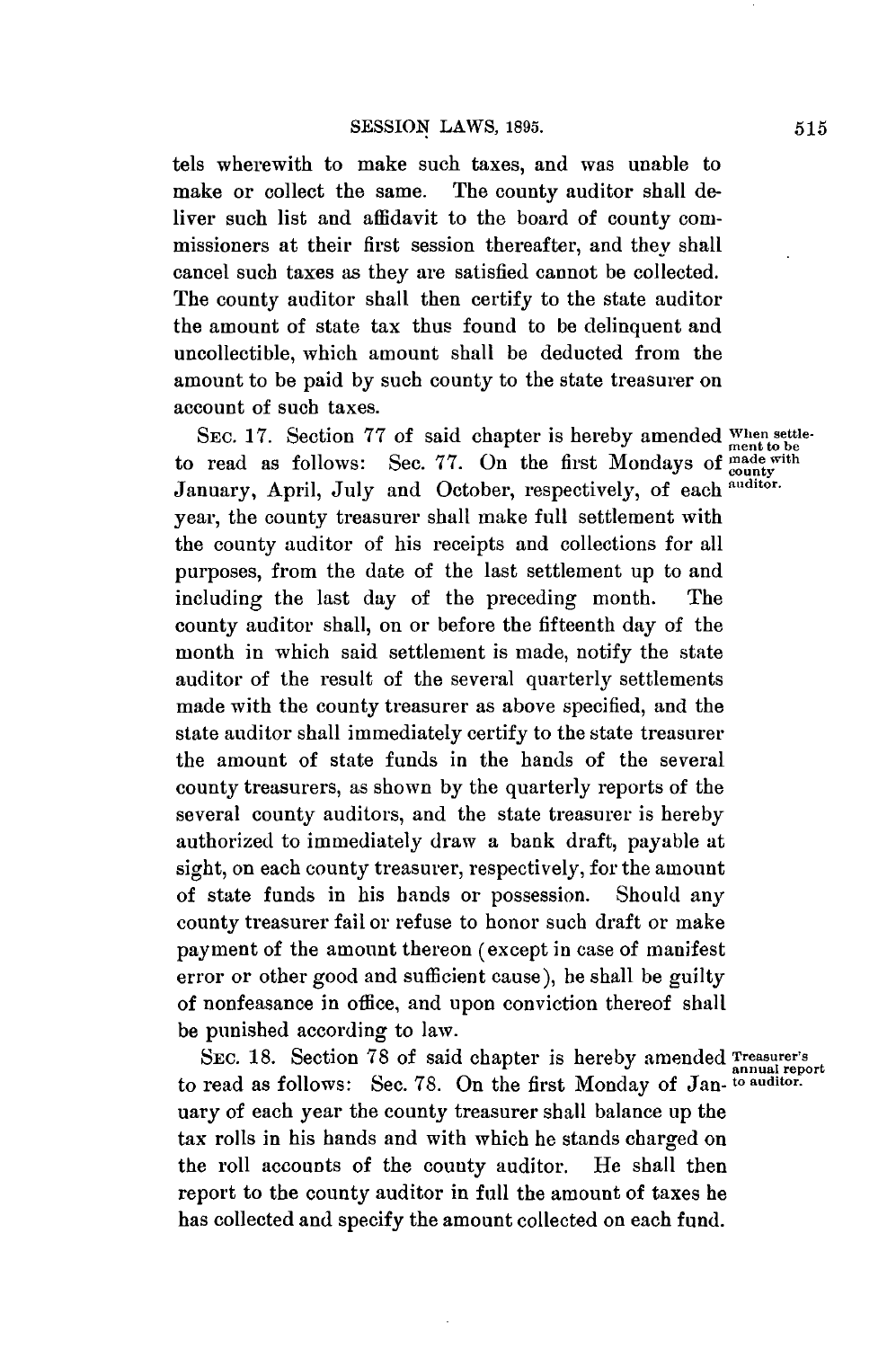He shall also report the amount of taxes that remain uncollected and delinquent upon the assessment rolls, which, with his collections and credits on account of errors and double assessments, should balance his roll account as he stands charged. **He** shall then report the amount of collections on account of interest and penalty since the taxes became delinquent, and as added **by** him to the original amounts when making such collections, and with which he is now to be charged **by** the auditor, such reports to be duly verified **by** affidavit. He shall also, at the same time, file with the auditor his collection registers, showing all taxes collected **by** him since the last preceding annual settlement of current and delinquent taxes. The county auditor shall thereupon proceed to compare the stub tax receipts of the treasurer with the treasurer's tax rolls and the collection registers **filed** in his office, and shall note if the tax rolls are properly marked opposite each tract or tax, with the word "paid," and the number of the treasurer's receipt that he gave in discharge of any tax is properly entered opposite each tract or tax described in such receipt, and if the description, amount, names and numbers and funds agree; the auditor shall also compare such receipts with the treasurer's cash book or collection register, upon which he is required to post them, and if properly credited to the several funds, and also coincides in all respects with the assessment rolls, he shall then test the footings upon the treasurer's collection register to see that no errors have been made or frauds perpetrated. He shall then satisfy himself that the collections of the interest and penalty required to be added after taxes have become delinquent have been collected and properly accounted for, and if so, to charge the treasurer with the same. **If** the treasurer's receipts in all respects are correct and true, and the collections fully and properly accounted for on the same, the auditor shall enter the credits and debits upon the treasurer's roll accounts and properly balance the same up to date.

**Taxesto SEC. 19.** Section **79** of said chapter is hereby amended be **a** lien. to read as follows: Sec. **79. All** taxes and levies which may hereafter be lawfully imposed or assessed shall be and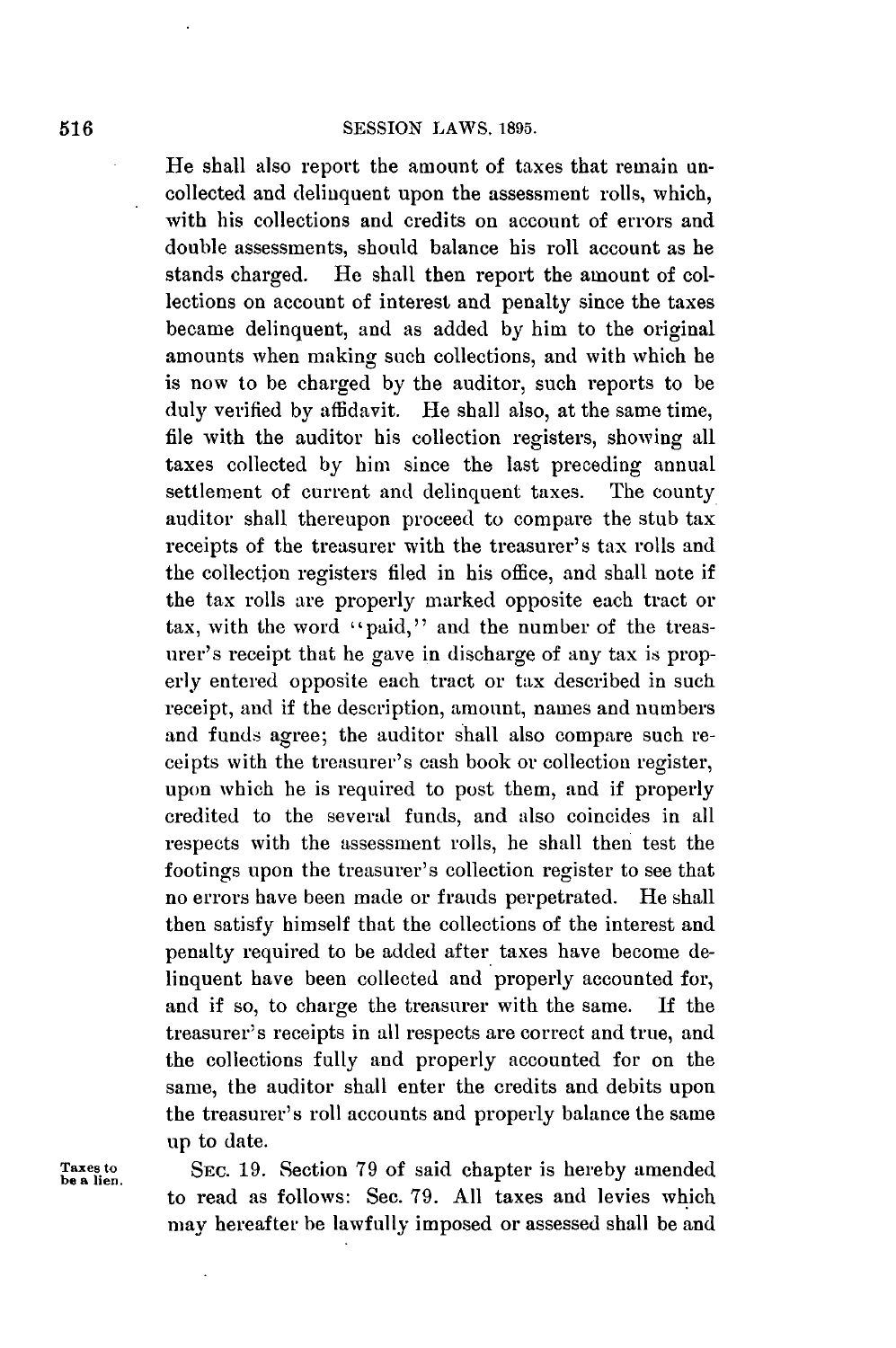they are hereby declared to be a lien respectively upon the real estate upon which they may hereafter be imposed or assessed, which liens shall include all charges and expenses of **and** concerning the said taxes which, **by** the provisions of this act, are directed to be made. The said lien shall have priority to and shall be fully paid and satisfied before any recognizance, mortgage, judgment, debt, obligation or responsibility to or with which said real estate may become charged or liable.

SEC. 20. That section 95 of said act [chapter] be amended Auditor shall<br>prescribe form. to read as follows: Sec. **95.** The auditor of state shall prescribe the forms of all blanks and books required under the provisions of this act and, except as hereinafter provided, shall have all detail lists, schedules and assessment book to be used in connection with the assessment and collection of the public revenue printed and, when necessary, bound at the expense of the state, and furnished in sufficient size and quantities to the several counties as may be required: *Provided,* That in preparing such assesment books the state auditor shall follow substantially the following form: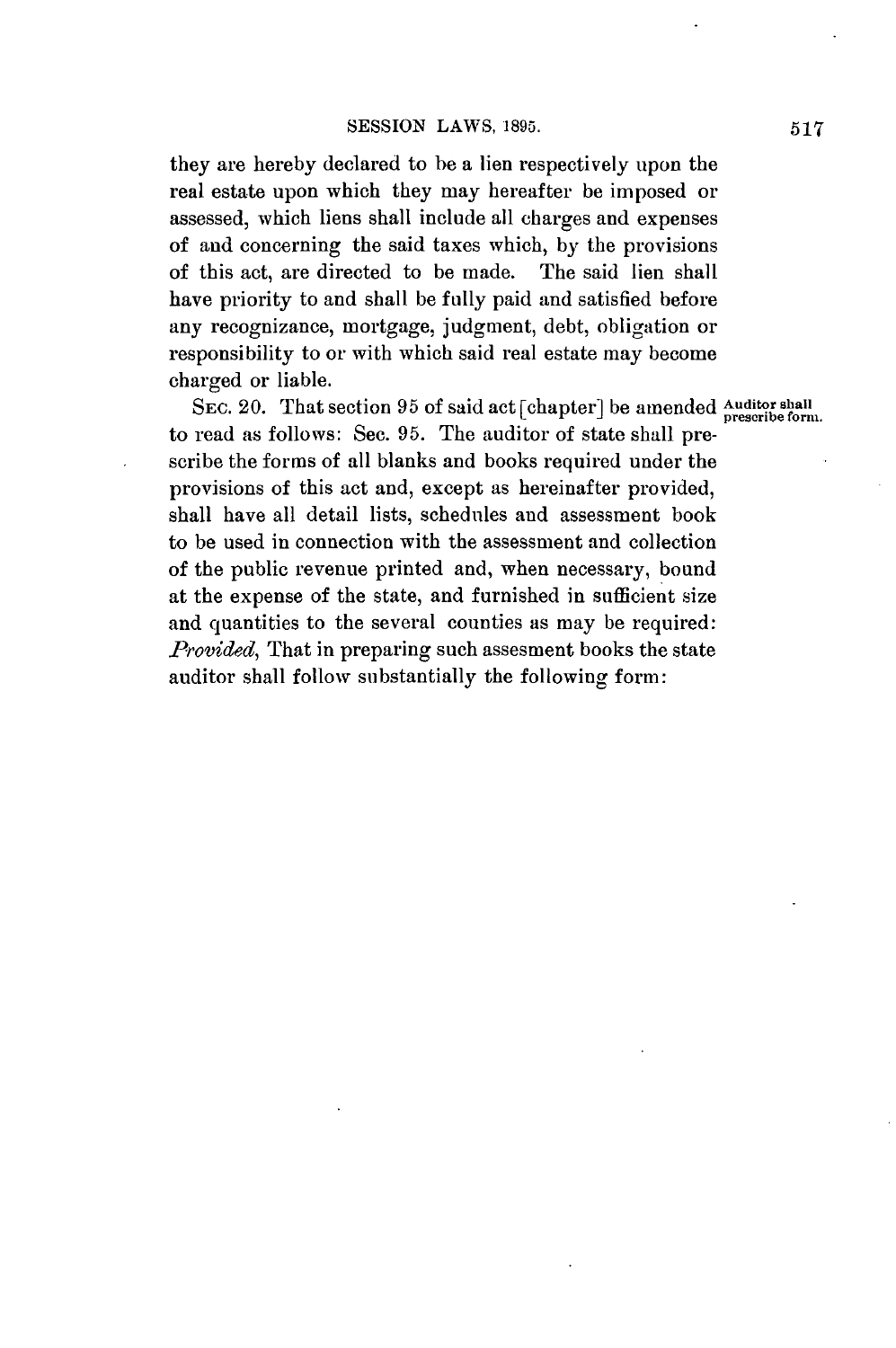# **518 SESSION** LAWS, **1895.**

ASSESSMENT AND TAX ROLL OF REAL PROPERTY IN ---

|                                       | Equalized value by state board                                                                                                | œ   |                 |
|---------------------------------------|-------------------------------------------------------------------------------------------------------------------------------|-----|-----------------|
|                                       |                                                                                                                               | to. |                 |
|                                       |                                                                                                                               |     |                 |
|                                       |                                                                                                                               |     |                 |
|                                       |                                                                                                                               | tG. |                 |
|                                       | Aggregate assessed valuation of railroad track                                                                                | Ø.  |                 |
|                                       | Aggregate assessed valuation of town or city lots and<br>improvements thereon                                                 | œ   |                 |
|                                       | Value of improvements on town or city lots                                                                                    | Ø.  |                 |
|                                       |                                                                                                                               | ts. |                 |
|                                       | Aggregate assessed valuation of lands and improve-<br>ments thereon                                                           | œ   |                 |
|                                       | Value of improvements on lands                                                                                                | tG. |                 |
|                                       |                                                                                                                               | œ   |                 |
|                                       |                                                                                                                               |     | LEFT HAND PAGE. |
|                                       |                                                                                                                               |     |                 |
|                                       |                                                                                                                               |     |                 |
|                                       |                                                                                                                               |     |                 |
|                                       |                                                                                                                               |     |                 |
|                                       | No. of block                                                                                                                  |     |                 |
|                                       |                                                                                                                               |     |                 |
| DESCRIPTION OF LAND OR TOWN PROPERTY. | tion, mining or other<br>claim ; name of city,<br>town, village or ad-<br>Part of section, dona-<br>village<br>dition thereto |     |                 |
|                                       | g<br>corpo-<br>Name of person, firm,<br>nssessed<br>company or<br>owners<br>ration<br>No. of line                             |     |                 |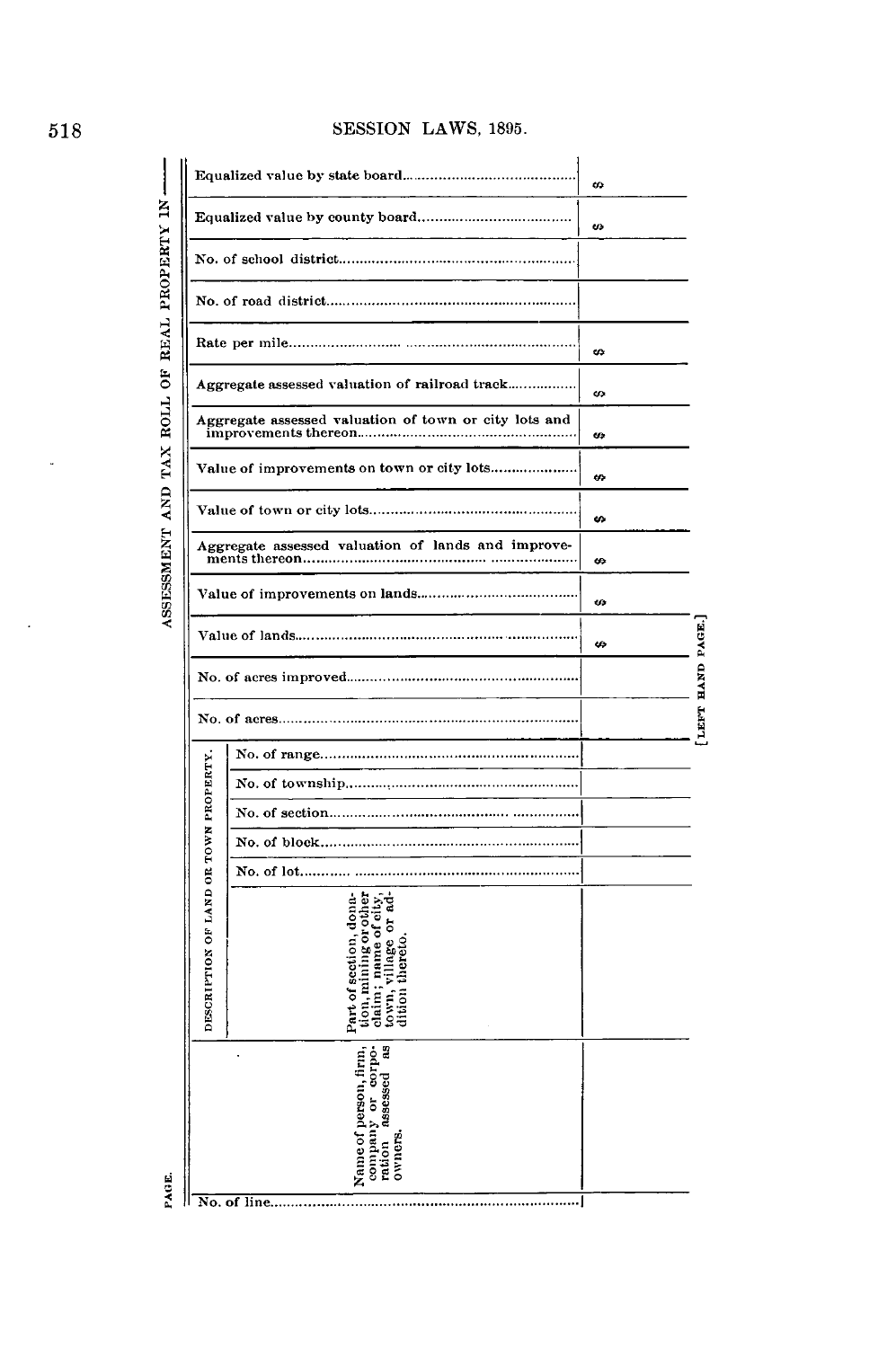| WASHINGTON, FOR THE YEAR 189-<br>Ğ<br><b>STATE</b><br>COUNTY, |                              |                           |                                               |                                                       |                    |   |                                                         |                       |                                                      |   |                           |                |                                                       |  |          | PAGE.       |  |
|---------------------------------------------------------------|------------------------------|---------------------------|-----------------------------------------------|-------------------------------------------------------|--------------------|---|---------------------------------------------------------|-----------------------|------------------------------------------------------|---|---------------------------|----------------|-------------------------------------------------------|--|----------|-------------|--|
| STATE AND COUNTY TAX LEVIES.                                  | TAX LEVIES<br><b>SPECIAL</b> |                           |                                               |                                                       |                    |   | erty                                                    |                       |                                                      |   |                           |                |                                                       |  |          |             |  |
| Total oflevies, state and countyNills                         | Mills.<br>Mills.             | Mills.                    | City or town tax levy<br>Name of city or town | Total amount of taxes on each description of property |                    |   | Total amount of taxes paid on each description of prop- |                       | Total amount of taxes delinquent on each description |   |                           |                | Total amount tax paid on each description of property |  | REMARKS. | No. of line |  |
| O                                                             | œ<br>$\bullet$<br>œ          | œ<br>$\ddot{\phantom{0}}$ | $\bullet$                                     | æ                                                     | ċΘ<br>$\mathbf{c}$ | O | œ                                                       | œ<br>$\mathbf{\circ}$ | $\circ$                                              | ₩ | œ<br>$\ddot{\phantom{0}}$ | $\ddot{\circ}$ | ပ<br>œ                                                |  |          |             |  |
|                                                               |                              |                           | RIGHT HAND PAGE.                              |                                                       |                    |   |                                                         |                       |                                                      |   |                           |                |                                                       |  |          |             |  |

 $\ddot{\phantom{0}}$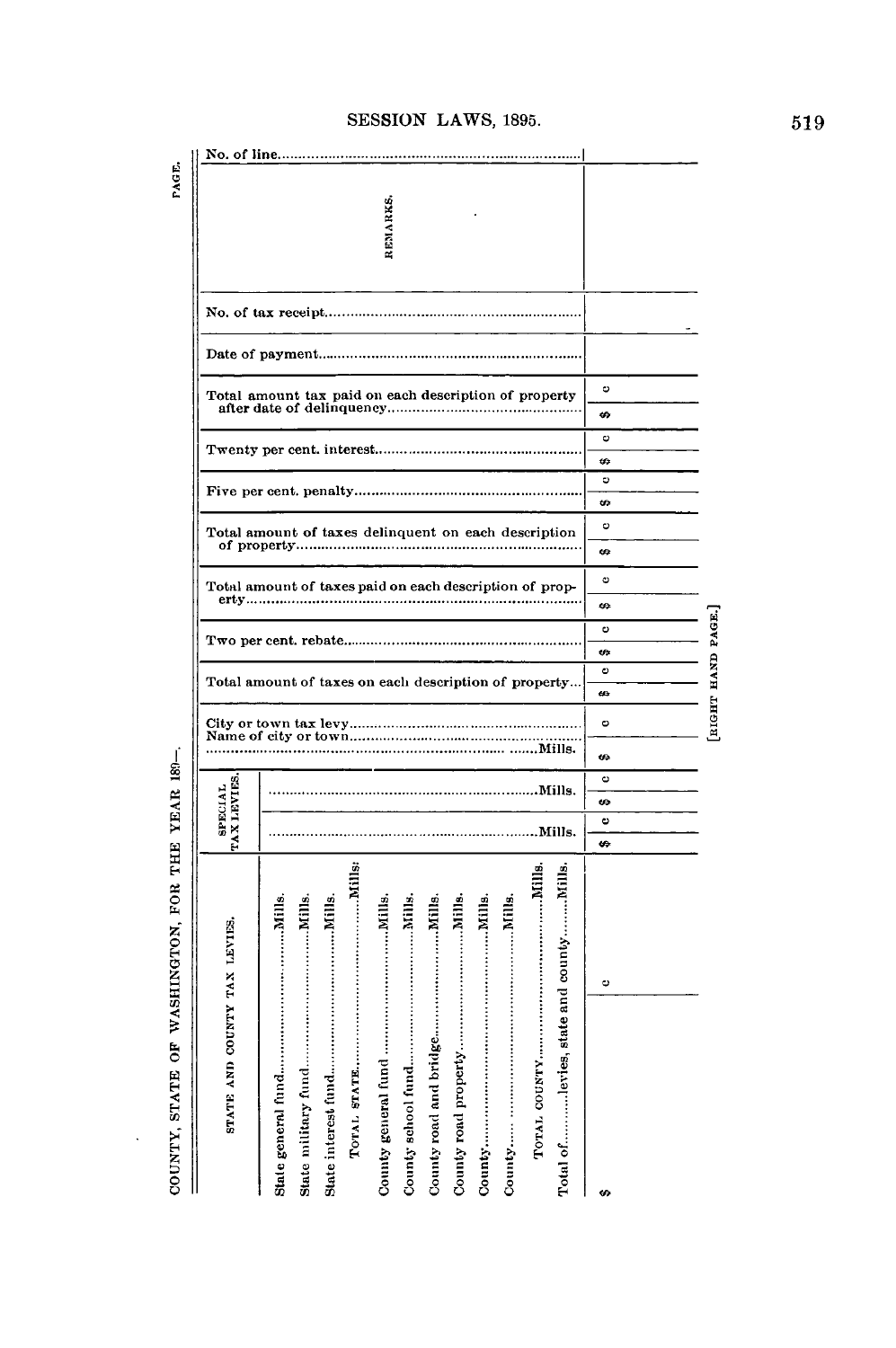### 520 **SESSION** LAWS, **1895.**

**Counties may** *And provided further*, That counties may provide their own blanks, own assessment books and blanks, the expense of such books and blanks to be paid **by** the county. The assessment books and blanks shall be in readiness for delivery to the assessor on the first Monday of March in each year. State auditor **State auditor shall decide all questions that may arise** to decide all questions that may arise questions in profousness to the tune construction or intermetation of questions in reference to the true construction or interpretation of interpretation this act, or any part thereof, in connection with the advice this act, or any part thereof, in connection with the advice and opinion of the attorney general of the state, and such decision shall have force and effect until annulled **by** the judgment or decree of a court of competent jurisdiction.

**Treasurer to SEC.**  $20\frac{1}{2}$ . Section 80 of said chapter is hereby amended to read as follows: [Sec. **80.]** The county treasurer shall also prepare and keep an index showing all delinquent taxes for such year, and such index shall be so arranged as to provide for the entering thereon of the delinquent taxes of succeeding years. Such index shall be carefully prepared and accurately made, and shall **be** kept up to date, and such index shall be the official record on which his certificates as to the payment of taxes shall be based.

When lien SEC. 21. Section 88 of said chapter is hereby amended to read as follows: Sec. **88.** The taxes assessed upon real property shall **be** a lien thereon from and including the first day of April in the year in which they are levied until the same are paid; but as between a grantor and grantee such lien shall not attach until the first day of January, of the succeeding year. The taxes assessed upon personal property shall be a lien upon **all** of the personal property of the person assessed, and also upon the property so assessed if the possession thereof shall have been transferred, from and after the first day of January next succeeding the date of the levy of such taxes.

False **SEC. 22.** Section 89 of said chapter is hereby amended to read as follows: Sec. **89. If** the county treasurer has reason to believe, or is informed, that any person has given to the assessor a false statement of his personal property; or that the assessor has not returned the full amount of property required to be listed in his county; or has omitted or made an erroneous return of any property which is **by** law subject to taxation; or if it shall come to his knowledge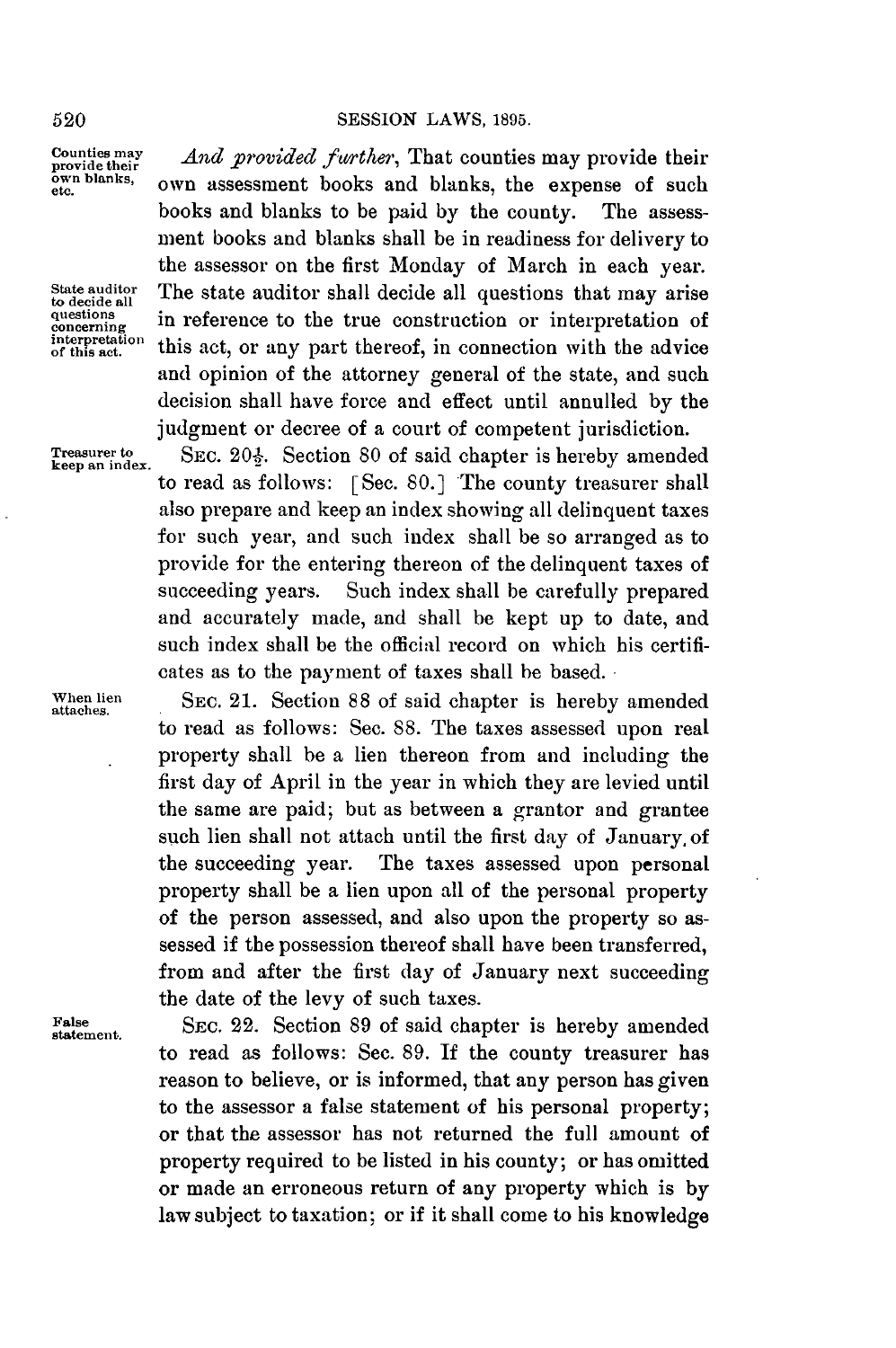that there is property of a non-resident of his county which is about to be removed from the state, which has not been listed for taxation for the current year, he shall proceed at any time before the final settlement with the county auditor, to correct the return of the assessor and to charge the owner of said property on the tax list with the proper amount of taxes. To enable him to do this he is hereby authorized and empowered to issue compulsory process and to require the attendance of any person whom he may suppose to have a knowledge of the articles, or value of the property, and to examine such person on oath in relation to such statement or return; and the treasurer shall in all such cases notify every such person, before making the entry upon the tax list, that such person may have an opportunity of showing that his statement, or the return of the assessor, is correct; the county treasurer shall in all cases file in his office the statement of facts or evidence upon which he made such corrections.

SEC. 23. Section 96 of said chapter is hereby amended Notice of apto read as follows: Sec. **96.** The county treasurer shall, **judgment.** during the month of April in the third calendar year following the date of delinquency of any taxes on real property, publish an advertisement giving notice of the intended application for judgment for sale of such delinquent lands and lots, in a newspaper published in his county, if any such there be, or if there be no such paper printed in his county, then he shall post three notices of such intended application in the most conspicuous places in such county, one of which shall be at the door of the court house at the county seat of such county. Said advertisement shall be published once each week for three successive publications, and the last of such publication shall be at least one week prior to the date fixed in such advertisement for such intended application. Said advertisement shall contain a list of the delinquent lands and lots upon which the taxes remain due and unpaid, the names of the owners, if known, the total amount due thereon, and the year or years for which the same are due. Said treasurer shall therein give notice that on the second Monday of May in such year he will apply to the superior court of his county for judgment against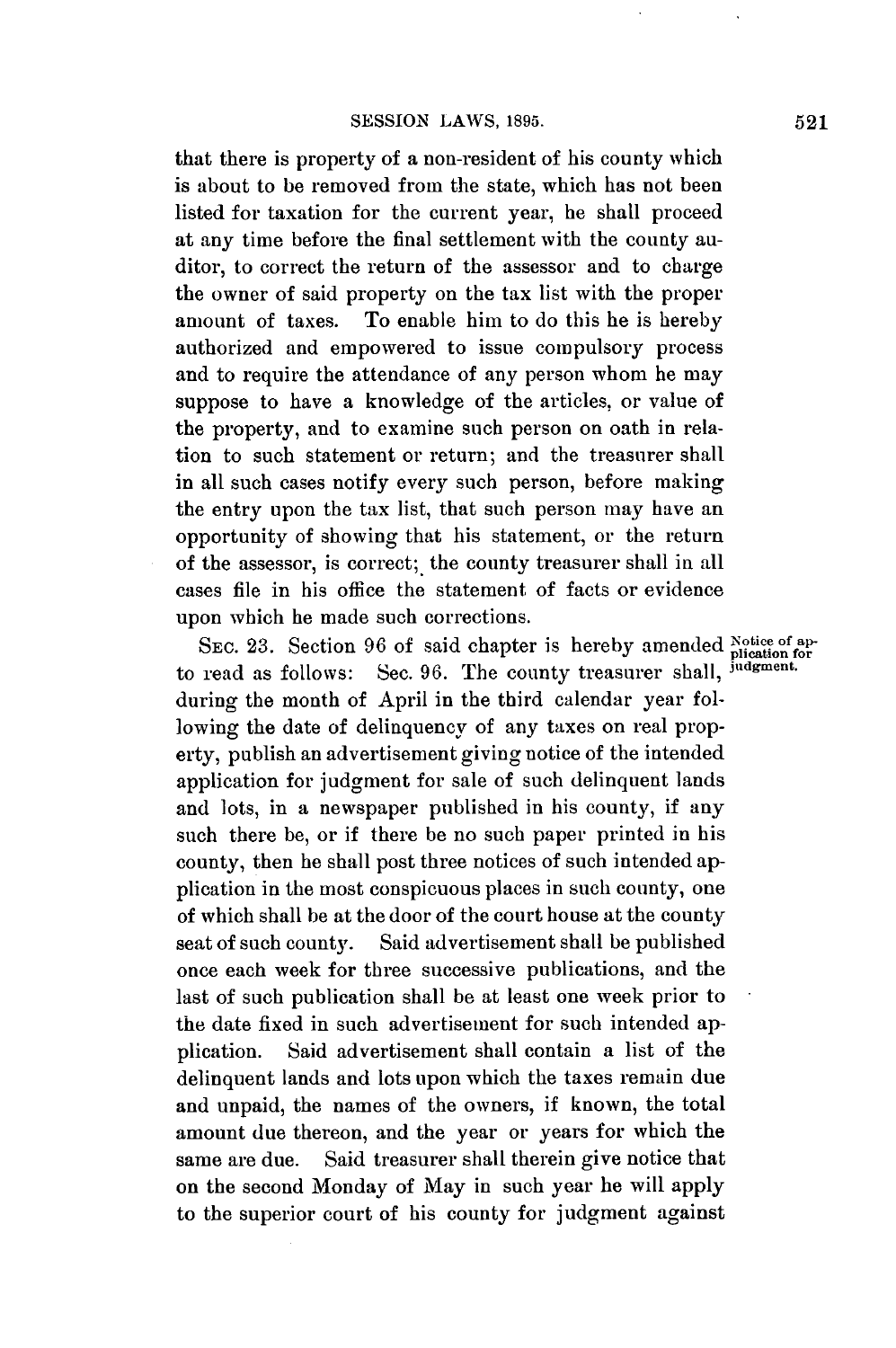### **SESSION** LAWS, **1895.**

said land and lots, for said taxes, penalties, interest and costs, and for an order to sell said lots and lands for the satisfaction thereof; and shall also give notice that on the first Monday of September following, the lots and lands, for the sale of which an order shall be made, will be exposed to public sale at the front door of the court house in said county, for the amount of taxes, penalties, interest and costs due thereon; and the advertisement, published according to the provisions of this section, shall be deemed to be sufficient notice of the intended application for **judg**ment, and of the sale of the lands and lots under the order of the said court. Where the publisher of any paper that may have been selected **by** the county treasurer shall be unable or unwilling to publish such advertisement, said treasurer shall select some other newspaper, having due regard to the circulation of such paper, or shall post the notices hereinbefore prescribed: *Provided,* That the price charged **by** any newspaper for such publication shall not exceed in any case the sum of thirty cents for each descrip-**Clerk's fees.** tion. The clerk of the court shall charge against each delinquent owner the same fees as are charged for similar services in a civil action, and where several tracts belong to one person, firm or corporation, the fee shall be charged against such person, firm or corporation for a single ac-**Compensation.** tion: *Provided,* That when the tax is not contested, the entire charges against any one owner shall not exceed one dollar.

**Applications** SEC. 24. Section 98 of said chapter is hereby amended for judgment <br>and order of the read as follows: See 98. All applications for judgment and order of  $~$  to read as follows: Sec. 98. All applications for judgment made to sumage to su-. **and order of sale for taxes and assessments, together with** penalties, interest and costs, on delinquent lands and lots, shall be made to the superior court of such county at the time hereinbefore specified, to wit: On the second Monday of May in the third calendar year following the date of the delinquency of such taxes and assessments. **If** from any cause the superior court shall not be in session on such day the cause shall stand continued, and it shall not be necessary to re-advertise the list or notice required **by** law to be advertised before judgment and sale, but as soon thereafter as the same can be heard said court shall hear and determine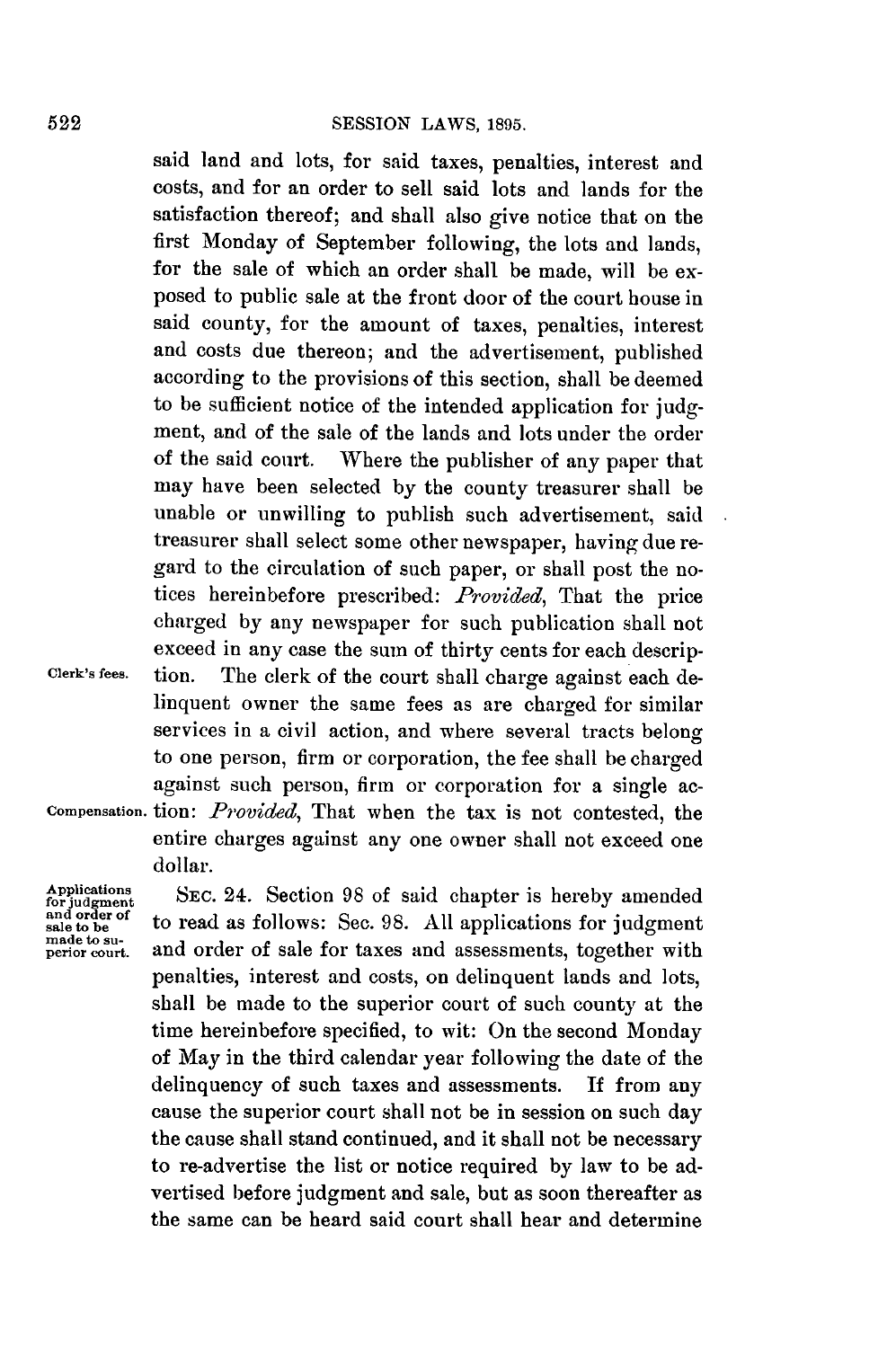the matter, and if judgment is rendered the sale shall be made on the first Monday in September following. If from any cause the county treasurer is prevented from advertising and obtaining judgment at said time it shall be held to be legal to obtain judgment at any subsequent time when said court is in session, but if the failure arises from the county treasurer's not complying with any of the requirements of this act, he shall be held on his official bond for the full amount of all taxes and assessments, together with penalties, interest and costs charged against him: *Provided,* That any such failure on the part of the county **Proviso.** treasurer shall not be allowed as a valid objection to the collection of any tax or assessment, or to the rendition of judgment against any delinquent lands or lots included in the application of such county treasurer: *And provided further*, That on the application for judgment at such subsequent term it shall not be deemed necessary to set forth or establish the reasons of such failure.

SEC. 25. Section 121 of said chapter is hereby amended  ${}_{\text{of property}}^{\text{Redempion}}$  to read as follows: Sec. 121. Real property sold under the <sup>sold for taxes</sup>. provisions of this act may be redeemed at any time before the expiration of three years from the date of sale, **by pay**ment, in legal money of the United States, to the county treasurer of the proper county, the amount for which the same was sold, together with 12 per cent. interest thereon from the date of sale until payment. The person redeeming such property shall also pay the amount of all taxes, assessments, penalties, interest and costs accruing after such sale, with 12 per cent. interest thereon from the day the same were due until paid, unless such subsequent taxes or assessments, penalties, interest or costs has been paid **by** or on behalf of the person for whose benefit the redemption is made, and not being purchaser at the tax sale, or his assignee. No fee shall be charged for any redemption after the passage of this act. **If** the real property of any minor heir or insane person be sold for non-payment of taxes or assessments the same may be redeemed at any time after sale and before the expiration of one year after such disability has been removed upon the terms specified in this section on the payment of interest at the rate of **10** per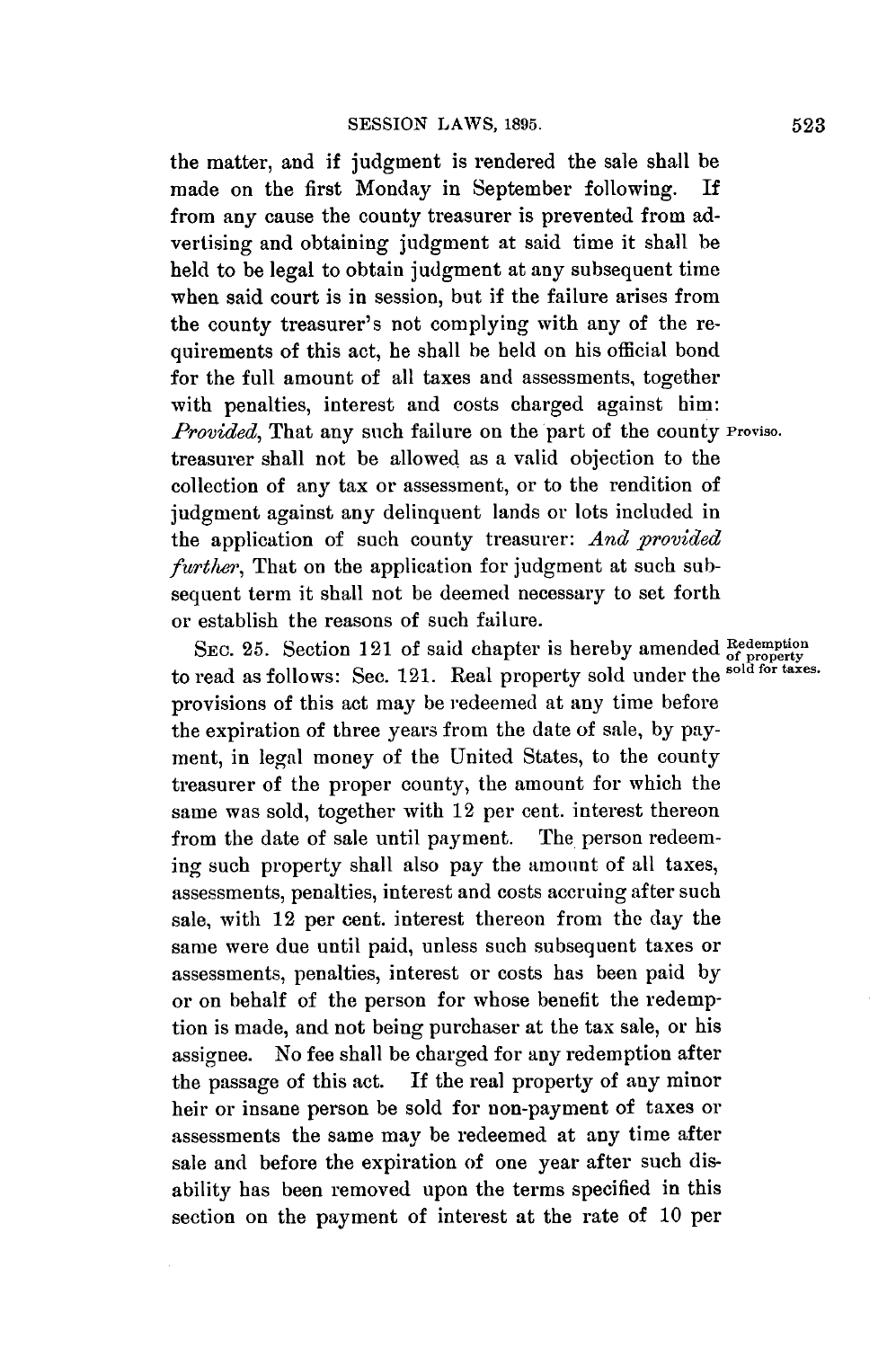cent. per annum on the amount for which the same was sold, from and after the date of sale, which redemption may be made **by** themselves or **by** any person in their behalf. Tenants in common, or joint tenants, shall be allowed to redeem their individual interests in real property sold under the provisions of this act in the same manner and under the terms specified in this section for the redemption of real property other than that of insane persons and minor heirs. Any redemption made shall inure to the benefit of the person having the legal or equitable title to the property redeemed, subject, however, to the right of the person making the same to be reimbursed **by** the person benefited.

County treas-<br> **SEC.** 26. Section 130 of said chapter is hereby amended<br> **u**er to execute SC  $\frac{120}{\pi}$  hereby mended deed of con-<br>veyance. to read as follows: Sec. 130. At any time after the expiration of three years from the date of sale of any real estate **for** taxes or assessments, penalties, interest and costs, if the same shall not have been redeemed, the county treasurer, on request and on the production of the certificate of purchase, and upon compliance with the three preceding sections, shall execute and deliver under his hand and seal to the purchaser, his heirs or assigns, a deed of conveyance for the real estate described in such certificate.

**County urer authorproperty for**

SEC. 27. Section 135 of said chapter is hereby amended ized to adver-<br>tise and sell to read as follows: Sec. 135. The treasurer shall each property for year upon receiving the tax roll from the county auditor taxes.<br>taxes. enter against each tract of land or town lot sold for taxes and remaining unredeemed, and on which tax deed has not issued, and against each tract of land or lot theretofore forfeited to the county for unpaid taxes, in columns for that purpose, the year for which said tracts or lots or portions thereof were sold or unpaid, and the said statement shall be noted on each tax receipt, together with all subsequent taxes paid **by** holder of tax sale certificate, issued after the date of any tax sale, and the amount thereof shall be collected and paid over in like manner as other taxes. The county treasurer is hereby authorized to advertise and sell said property on which taxes become delinquent, in the manner hereinbefore required **by** this act as if said property had never been sold or forfeited to the county,